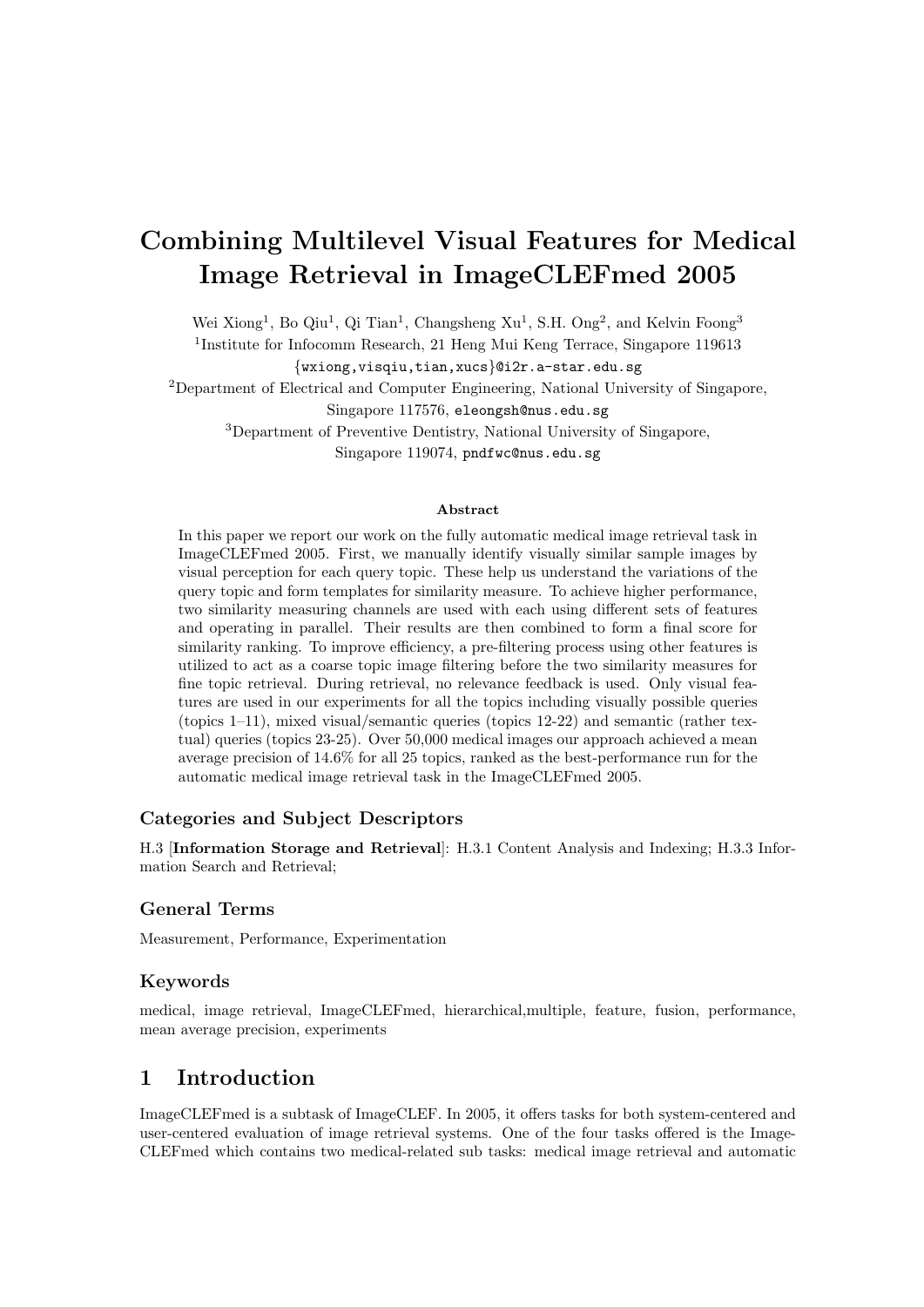annotation for medical images. This paper reports our work in the sub-task of medical image retrieval. We confine our efforts in automatic runs using visual features only. The test data for this sub-task consist of four components: Casimage (containing 8725 radiology pathology images), MIR (containing 1177 nuclear medicine images from Mallinckrodt Institute of Radiology), PEIR (containing 32319 pathology and radiology images from Pathology Education Instructional Resource) and PathoPIC (containing 7805 pathology images). Besides the different imaging modalities and anatomic regions, these 50k+ images are of various sizes and image qualities. Some of them use 1 color channel while others 3-color channels. Results of ImageCLEFmed 2004 [4] with 26 retrieval topics on the Casimage collection are provided as training data for ImageCLEFmed 2005. 25 query topics are provided in this track. Each of them contains topic statements in English, French and German, and a collection of images for each topic. Normally one or two example images for the desired result for the topic are supplied. One query also contains a negative example as a test. These queries are divided into visually possible queries (topics 1–11), mixed visual/semantic queries (topics 12-22) and semantic (rather textual) queries (topics 23-25). Since we will use visual characteristics alone, it would be very hard for us to handle topics 12-25. This has been proved by the submitted results of this forum: the best run of the mixtures of textual and visual retrievals is almost twice good as that of runs using visual-only retrievals.

Content-based image retrieval (CBIR) retrieves images in terms of their visual contents [8, 9]. We apply it into this medical image retrieval campaign. The low-level raw features we used include pixel-level features such as color (which are very local), regional-level features such as regional color, shape and texture (which combine local and global information), and image-level features such as color and texture statistical property (which are global). Before retrieval, we manually identify more visually similar sample images by visual perception for each query topic. We can also generate some synthetic images from these chosen images with reasonable visual varieties. This helps us understand the visual variations of the query topic. Take the example of topic 3 provided in this track which asks to show pathology images of an entire kidney. Figure 1 shows the example image provided for this query topic together with three of many other instances of the query. They all contain an entire kidney but they differ in almost all visual properties. In fact, there are a lot of variations of an entire kidney in size, shape, color, and/or skin texture. It shows that one should not choose visual features from a single example alone. It also shows that the retrieval task in this campaign is rather challenging. In some sense, retrieval of each topic is like a task of face recognition which has been proven to be very difficult [14].



Figure 1: A query topic has many instances visually different. The leftmost is provided as the query example while others are the instances chosen.

The sample images chosen for each topic are used as training data to design similarity measuring functions. We have used three functions  $\eta_1$ ,  $\eta_2$  and  $\eta_3$  for each topic with three different sets of features, respectively. The first function  $\eta_1$  serves as a filter to remove those dissimilar images. This improves efficiency as many images can be excluded in the next comparison stage. Next,  $\eta_2$  and  $\eta_3$  operates in parallel [12] to yield two similarity measures. Then they are combined to produce a final score for image ranking. During retrieval, no relevance feedback is used anymore.

We submitted seven runs of experiments. All use visual features only but cover all the 25 topics including the visually possible queries (topics 1–11), mixed visual/semantic queries (topics 12-22) and semantic (rather textual) queries (topics 23-25). Five runs achieved top performance in this sub-task. We covered the top five runs in this subtask.

In the following sections, we introduce our work in more detail. The features used are explained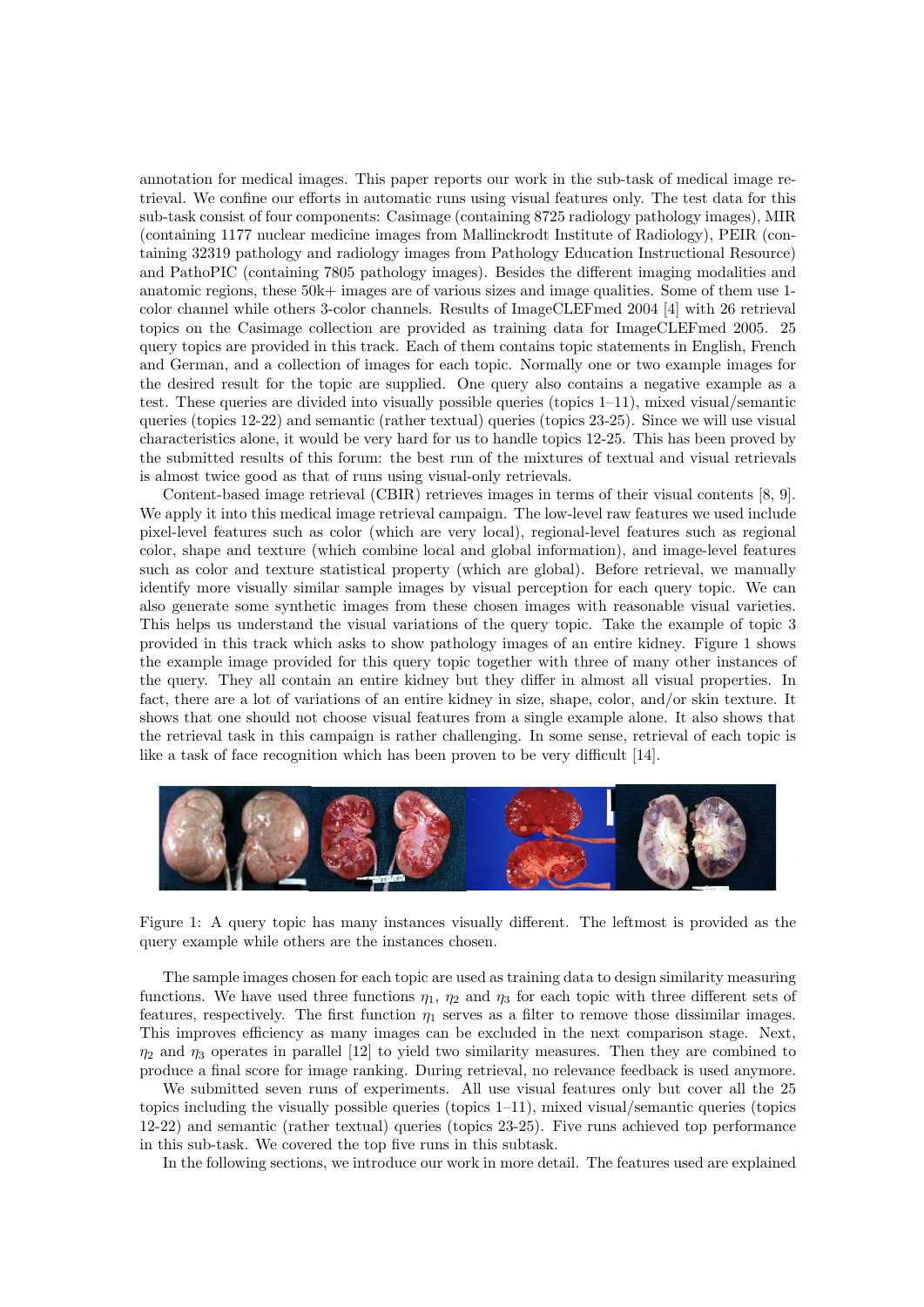in Section 2, followed by the retrieval methodology presented in Section 3. Section 4 explains our experiments. Conclusions are then drawn.

## 2 Multiple Feature Descriptions

In this section, we describe the visual features used in our work. A survey of visual features useful for general CBIR can be found in [13]. We have employed color, shape, texture characteristics at the pixel level, the region level and the entire image level.

### 2.1 Global Color and Layout Property

We have noticed that some of the query examples provided are colorful while others are gray. Those color images use three color channels. Most of gray images use one channel only. However there are some that still employ three channels. This channel information can be used directly to classify images. Furthermore, the layouts of images are different consistently. For example, the ultrasound images are almost triangles. These features form description set  $\mathbf{F}_1$ .

#### 2.2 Low Resolution Pixel Map at Pixel Level

Images in the database, even in the same class, vary in size and may have translations. Resizing them into a thumbnail [2, 5] of a fixed size, through introducing distortions, may overcome the above difficulties in representing the same class of images in the database. It is a reduced and low-resolution version from the original image in the database ignoring its original size. Thus this can also remove noise in the high-frequency band. A 16-by-16 image pixel map, called an "icon", is used. Examples are shown in Figure 2. Here the left three images are original ones in the same class and the right three images are their respective reduced versions. They look more similar visually than their original versions. These so-called "icons" are extensively used in face recognition and have proven to be effective [2]. We have also applied them to medical image retrieval [12]. We call them description set  $\mathbf{F}_2$ .



Figure 2: Examples of original images and their respective low-resolution maps

## 2.3 Blob Feature at Object/Image Level

We consider both regional and image-wide color, texture and shape features. Besides the pixel color, local contrast, anisotropy and polarity are captured to form a joint color-texture-spatial feature vector space. Gaussian-mixture models are built locally. The purpose is to define homogeneous regions in the feature space quantitatively. Numbering less than 5, the number of Gaussians for each region may be different from each other. All the model parameters are found using the EM algorithm. These regions are extracted by a region merging process. The merged regions are segmented and referred to as meaningful local objects. The color, texture and shape properties of the regions are computed. The largest 10 regions are identified and obtained separately. Mean values and statistical properties of color, texture features and area are counted. The contour of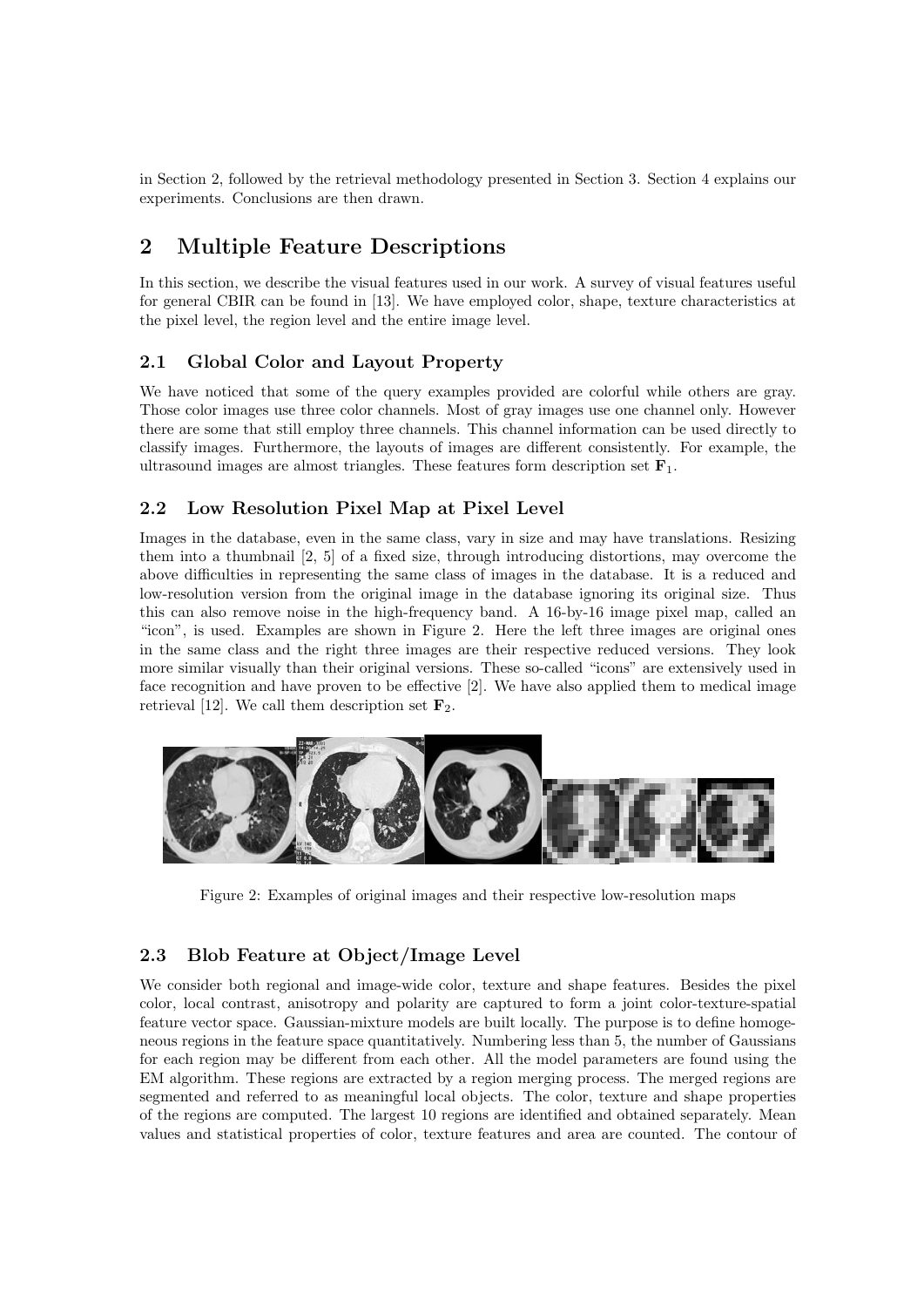each region is represented by elliptical Fourier expansion descriptors. We use the first 20 coefficients. Each region can be represented by the ellipse reconstructed from the first order of the expansion. These are the so-called blob representation [3]. Three pairs of examples are shown in Figure 3 where for each pair the left one is the original image and the right one is its blob representation. We have also included the global color histogram and texture histogram over the whole image. The above regional features and the global features form feature set  $\mathbf{F}_3$ , called as "blob" in this paper. The feature vector is of 352-dimension. For a more detailed description of the specific usage, see our previous work [11, 12].



Figure 3: Examples of original images and their respective blob representations

### 3 Retrieval Methodology

The section presents the retrieval methodology used in this work. The basic processing flow of our approach is illustrated in Figure 4. Above the dashed horizontal line are processing procedures for any given query and below the line are procedures for the images in the test databases.

Before retrieval, we browse the four databases provided especially the CASImage database used for training. For j-th query topic,  $j=1,\ldots,25$ , some more semantically similar images (which may be visually different) are chosen to form a set  $Q_n^j$  of n training images. For each image, some raw features, such as color, geometrical and texture properties, are extracted to form a  $p \times 1$  feature vector  $\mathbf{x_i} = (x_{i1}, x_{i2}, \dots, x_{ip})$  for image *i*.

Principal components are analyzed upon a set of such features. (We will provide more details later.) An eigenspace  $E_j$  is set up for each query topic j,  $j = 1, \ldots, 25$ . Feature dimension may also be reduced, which is illustrated as a dashed box. The feature vector of a test image  $\mathbf{x_i} = (x_{i1}, x_{i2}, \dots, x_{ip})$  is then projected to  $E_j$ . The similarity is measured in  $E_j$ .

This procedure is repeated for all test images to generate a similarity ranked list for them. For the test image, a pre-filtering is introduced using  $\mathbf{F}_1$ . Those images that are impossible to be similar are excluded earlier (denoted by "N"). Only those which can pass (indicated by "Y") will go to the final comparison stage. In this final stage, two parallel engines are introduced for similarity measures. They use independent sets of features "icon" and "blob", representing local and global characteristics, respectively.



Figure 4: A diagram of the processing flow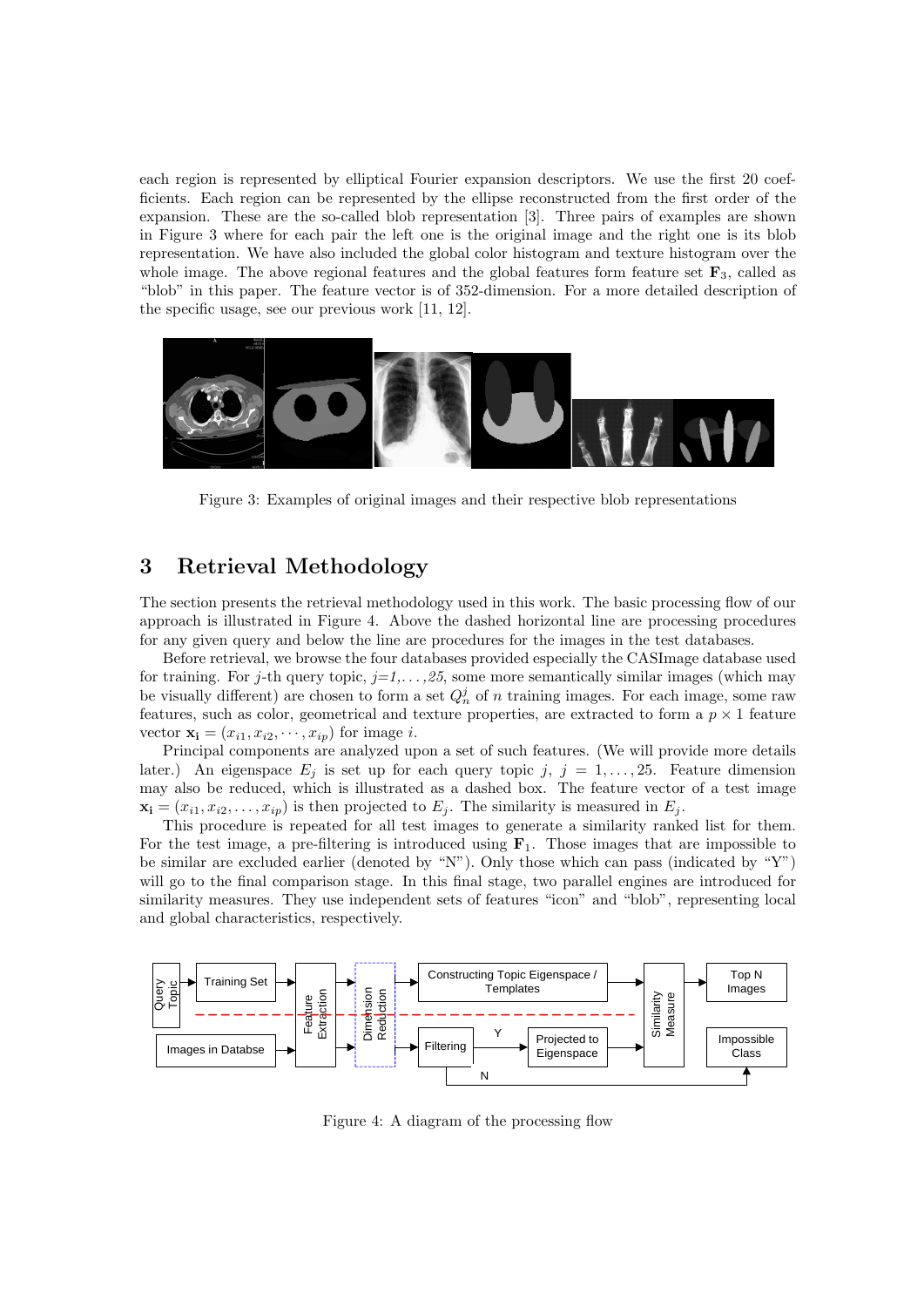More specifically, we analysis principal components and utilize them in two ways. The first is for feature dimension reduction. The second is used to design similarity measuring functions [10, 12]. Given a training dataset  $Q_n^j$  with n images:  $\mathbf{X} = (\mathbf{x}_1, \mathbf{x}_2, \dots, \mathbf{x}_n)^T$ , the generating matrix can be constructed as [10, 12]

$$
\mathbf{C}_1 = \mathbf{X} \mathbf{X}^{\mathrm{T}}, \quad \text{or,} \quad \mathbf{C}_2 = \mathbf{X}^{\mathrm{T}} \mathbf{X}.
$$
 (1)

Here  $\mathbf{C}_1$  is of  $n \times n$  and  $\mathbf{C}_2$  is of  $p \times p$ . As mentioned before, n is the number of images/vectors and p is the number of features.  $C_1$  is used to generate templates of this dataset and  $C_2$  is used to reduce the dimension of the feature space when necessary. Supposing m out of n eigenvalues  $(\lambda_i)$  and their eigenvectors  $(\mathbf{u}_i)$  are chosen based on  $\mathbf{C}_1$ . From the eigenvector matrix  $\mathbf{U} = (\mathbf{u}_1, \mathbf{u}_2, \cdots, \mathbf{u}_m)^T$ , the template vectors  $\mathbf{V} = (\mathbf{v}_1, \mathbf{v}_2, \cdots, \mathbf{v}_m)^T$  are given by using

$$
\mathbf{v}_{i} = \frac{1}{\sqrt{\lambda_{i}}}\mathbf{X}^{T}\mathbf{u}_{i}, \quad i = 1, ..., m.
$$
 (2)

Given a test image set, its feature matrix  $\mathbf{Y}$  is reconstructed by

$$
\mathbf{Y}' = \mathbf{V}\mathbf{V}^T\mathbf{Y},\tag{3}
$$

with a least square error

$$
s = \|\mathbf{Y} - \mathbf{Y}'\|.\tag{4}
$$

The similarity-measuring functions  $\eta_2$  and  $\eta_3$  have the same form of this error but with different feature sets as parameters.

The weighted summation rule  $[1, 6]$  is used to fuse the two similarity measures:

$$
d = w_1 s_1 + w_2 s_2,\tag{5}
$$

where  $s_1$  and  $s_2$  are the similarity computed above using different feature sets  $\mathbf{F}_1$  and  $\mathbf{F}_2$  whereas  $w_1$  and  $w_2$  are weighted coefficients subject to  $0 \leq w_1, w_2 \leq 1, w_1+w_2=1$ . The resulting distance d serves as the final score for ranking: the larger the score is, the less similar the query and the test image are.

#### 4 Experiments

In this campaign, we use visual features alone for all topic retrieval tasks including those that require text information. Experiments start from choosing training data. For each topic, we manually choose some images in the test database to represent the visual varieties of the query topic. Three undergraduate engineering students without medical background select these images. The only criteria are the visual appearance of the images. Consequently, it is no doubt there are many images wrongly chosen and the numbers of images are larger. The more correct the visual varieties of the query topic we can collect into the training set, the better the representation is semantically. This is done offline and before the retrieval.

We have also referred to the results from the baseline work from medGIFT [7]. Table 2 lists the number of images collected for each query topic. Here "q", "a" and "b" refers to the query topic and the number of images for two sets of training data, respectively. Total number of images in the training set "a" is 4789 with a mean 191.56 for each topic. In other words, 9.573% of the 50026 test images are used for training, which is a small portion. For training set "b", total there are 3874 images (i.e., 7.744% of the 50026 test images) with a mean 154.96 for each topic.

Next, we compute all the three feature sets  $\mathbf{F}_1$ ,  $\mathbf{F}_2$  ("icon") and  $\mathbf{F}_3$  ("blob") for all images including those for training and testing. The similarity measuring function  $\eta_1$  is a unit function for binary classification in terms of  $\mathbf{F}_1$ . Design  $\eta_2$  and  $\eta_3$  according to Equations (1) to (4) using  $\mathbf{F}_2$ and  $\mathbf{F}_3$  respectively. We combine their results according to Equation (5) with the same coefficients  $(w_1 = w_2 = 0.5).$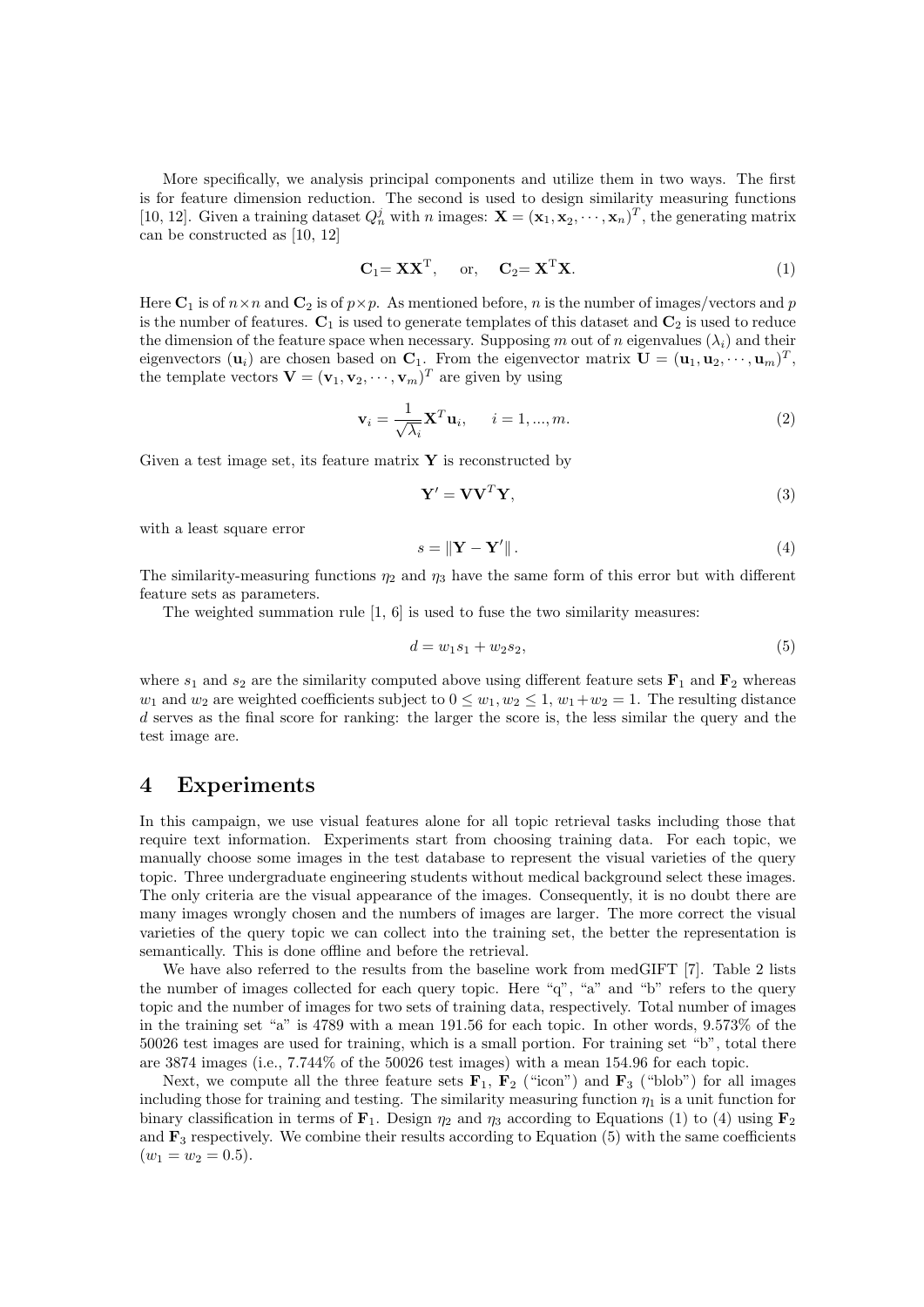| q |      |         | 3               | 4   | Ð               |     |     |                 | 9   | $10\,$ |     | 12  | 13  |
|---|------|---------|-----------------|-----|-----------------|-----|-----|-----------------|-----|--------|-----|-----|-----|
| a | 460  | 161     | 79              | 142 | 146             | 194 | 19  | 9               | 107 | 257    | 33  | 418 | 382 |
| b | 457  | 161     | 79              | 7   | $\overline{96}$ | 24  | 19  | 9               | 107 | 257    | 39  | 360 | 371 |
| q | 14   | 15      | 16              | 17  | 18              | 19  | 20  | 21              | 22  | 23     | 24  | 25  |     |
| a | 420  | $105\,$ | 40              | 316 | 161             | 181 | 190 | 149             | 44  | 23     | 571 | 179 |     |
| b | l 40 | 167     | $\overline{26}$ | 286 | 141             | 176 | 150 | $\overline{56}$ | 44  | 10     | 468 | 117 |     |

Table 1: Number of images in the training set for each of 25 query topics

We submitted seven runs of retrievals. Table 2 lists their labels and their performance in terms of mean average precision (MAP). They are divided into 3 groups as shown in Table 2. Only Group 3 "I2Rfus" utilizes all techniques mentioned above. Other runs in Groups 1 and 2 use parts of the techniques for comparison. In Group 1, two subgroups are further divided in terms of the feature sets used. Subgroup 1 uses "blob" and Subgroup 2 uses "icon". In each subgroup, we have two members, one using pre-filtering ("I2RbPBcf" and "I2RcPBcf") while others ("I2RbPBnf" and "I2RcPBnf") do not.

Table 2: MAPs of seven runs submitted to ImageCLEFmed 2005

| Group              | Run      | <b>MAP</b> | Group         | Run      | MAP    |
|--------------------|----------|------------|---------------|----------|--------|
| 1 (set "a")        | I2RbPBnf | 0.1067     | $2$ (set "a") | I2Rfus   | 0.1455 |
| 1 (set "a")        | 12RcPBnf | 0.1114     | $3$ (set "b") | I2RbP1nf | 0.0928 |
| 1 (set "a")        | I2RbPBcf | 0.1068     | $3$ (set "b") | 12RcP1nf | 0.0934 |
| $(\text{set "a")}$ | I2RcPBcf | 0.1188     |               |          |        |

We observe that using the "icon" feature set gives normally slightly higher MAP than using the "blob" feature set. This is clear by comparing "I2RbPBnf" (0.1067) against "I2RcPBnf" (0.1068), and "I2RbPBcf" (0.1114) against "I2RcPBcf" (0.1188), respectively. The binary classifier in Stage 1 improves the entire system performance. To see this effect, we can compare "I2RbPBnf" (0.1067) against "I2RbPBcf" (0.1114) and "I2RcPBnf" (0.1068) against "I2RcPBcf" (0.1188), respectively. The improvement is more significant when using the "icon" feature set (11.24%) than using the "blob" set (with 4.4%). Group 2 is the fusion of "I2RcPBnf" and "I2RcPBcf" where the weights are equal. It achieves the best results (MAP=14.55%).

It is important to select more examples to form a training set for each query topic before retrieval. To have a comparison, some of images (the underlined numbers in Table 1) are removed from the representation sets of some topics. We repeat experiments "I2RbPBnf" (0.1067) against "I2RcPBnf" (0.1068) but using these new training sets (Set "b"). This results in "I2RbP1nf" (using "blob" with MAP=0.0928) and "I2RcP1nf" (using "icon" with MAP=0.0934) in Group 3. Again, "icon" features have slightly better precision performance. Comparing experiments vertically using the two training sets, one finds that performance of Group 3 drops down using either feature set. This shows that the representation of the query topic using the training set is indeed important.

## 5 Discussion and conclusion

We have reported our efforts to the medical image retrieval task in the ImageCLEFmed 2005. We analyzed the contents of images and employ three sets of visual features at different levels to represent each image. We start from manual selecting some training images for each topic before retrieval. These images construct a training set for us to span an eigenspace for the topic and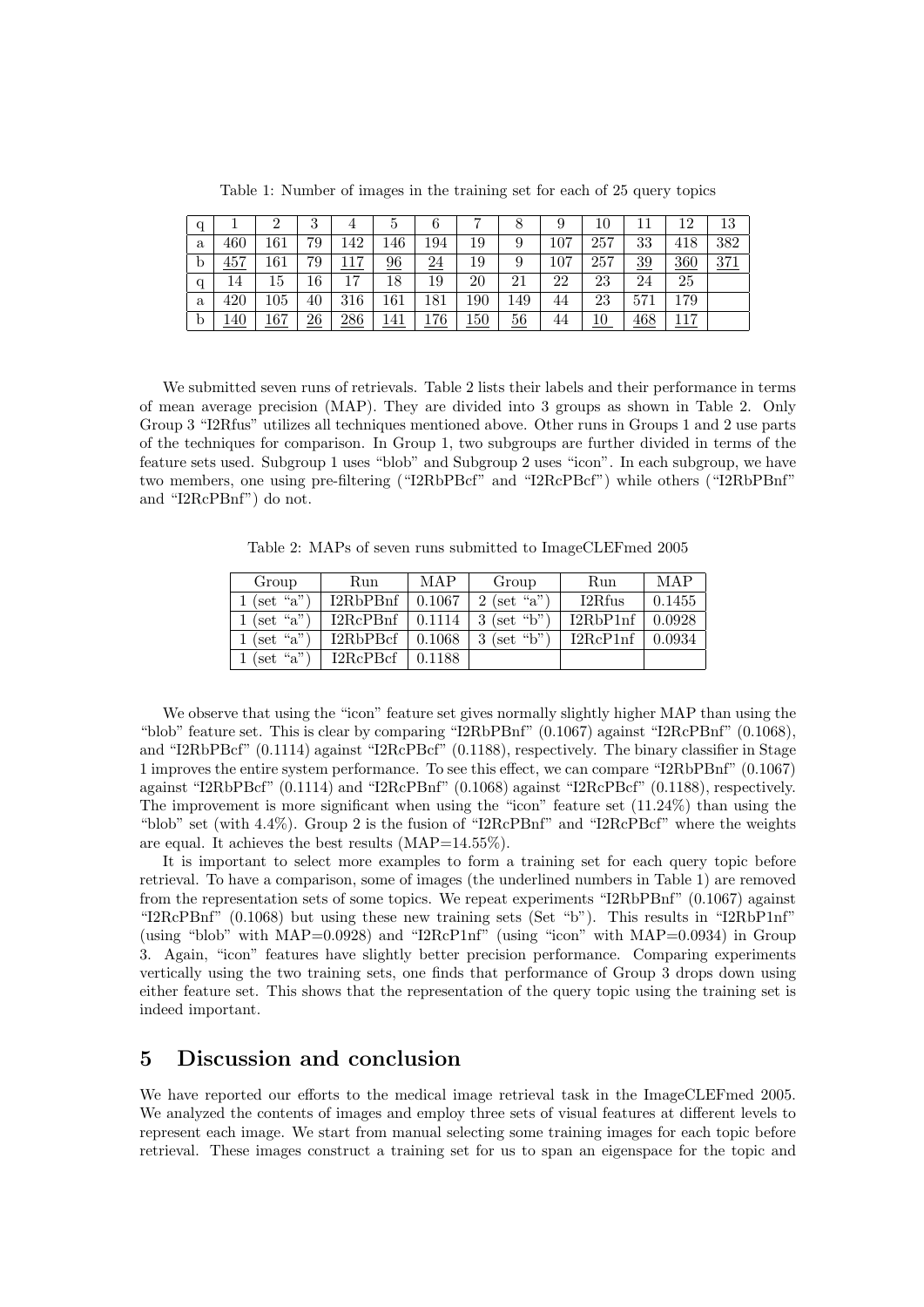to define similarity metrics for it. A pre-filtering process is used to act as a coarse topic image filtering before the two similarity measures for fine topic retrieval. The features are simple and the comparison is easy and fast. Many test images can be simply classified into impossible class reliably. To achieve higher performance, two similarity measuring channels are used. They use different sets of features and operate in parallel. Their results are then combined to form a final score for similarity ranking. We have not used relevance feedback during the retrieval.

In our experiments, only visual features are applied to not only the 11 visual-retrieval-possible topics, but also those 13 topics needing rather textual information. We have submitted seven runs in this track. Our best approach utilizes multiple sets of features with pre-filtering and fusing strategies, which enables us to achieve a very good performance in the visual-only group.

It should be noted that our work is based on the pre-selection of more example images for the query topic. The training data were chosen offline and it may be inconvenient for online applications. Both the qualities and the number of these images influence the retrieval performance. In our current efforts, they are still large for some topics and yet we have not refined them. Our future efforts would refine the sets and combine some machine learning techniques to facilitate the selection.

#### References

- [1] F. Alkoot and J. Kittler. Experimental evaluation of expert fusion strategies. Pattern Recognition Letters, 20:1361–1369, 1999.
- [2] Peter N. Belhumeur, J. P. Hespanha, and David J. Kriegman. Eigenfaces vs. fisherfaces: Recognition using class specific linear projection. IEEE Transactions on pattern analysis and machine intelligence, 19(7):711–720, 1997.
- [3] C. Carson, S. Belongie, H. Greenspan, and J. Malik. Recognition of images in large databases using color and texture. IEEE Transactions on pattern analysis and machine intelligence, 24(8):1026–1038, 2002.
- [4] Paul Clough, Mark Sanderson, and Henning Müller. The clef 2004 cross language image retrieval track. In C. Peters, J. Gonzalo P. Clough, G. Jones, M. Kluck, and B. Magnini, editors, Lecture Notes in Computer Science (LNCS), Multilingual Information Access for Text, Speech and Images: Results of the Fifth CLEF Evaluation Campaign, Heidelberg, Germany, 2005. Springer. in print.
- [5] P. Howarth, A. Yavlinsky, D. Heesch, and S. Rüger. Visual features for content-based medical image retrieval. In Proceedings of Cross Language Evaluation Forum (CLEF) Workshop 2004, Bath, UK, 2004.
- [6] L. I. Kuncheva. A theoretical study on six classifier fusion strategies. IEEE Transactions on pattern analysis and machine intelligence, 24(2):281–286, Feburary 2002.
- [7] Henning Müller, A. GeissbMühler, and P. Ruch. Report on the clef experiments: Combining image and multi-lingual search for medical image retrieval. In C. Peters, J. Gonzalo P. Clough, G. Jones, M. Kluck, and B. Magnini, editors, Lecture Notes in Computer Science (LNCS), Multilingual Information Access for Text, Speech and Images: Results of the Fifth CLEF Evaluation Campaign, Heidelberg, Germany, 2005. Springer. in print.
- [8] Henning M¨uller, N. Michoux, D. Bandon, and A. Geissbuhler. A review of content-based image retrieval systems in medicine - clinical benefits and future directions. International Journal of Medical Informatics, 73:1–23, 2004.
- [9] A. W. M. Smeulders, M. Worring, S. Santini, A. Gupta, and R. Jain. Content-based image retrieval at the end of the early years. IEEE Transactions on Pattern Analysis and Machine Intelligence, 22(12):1349–1380, 2000.